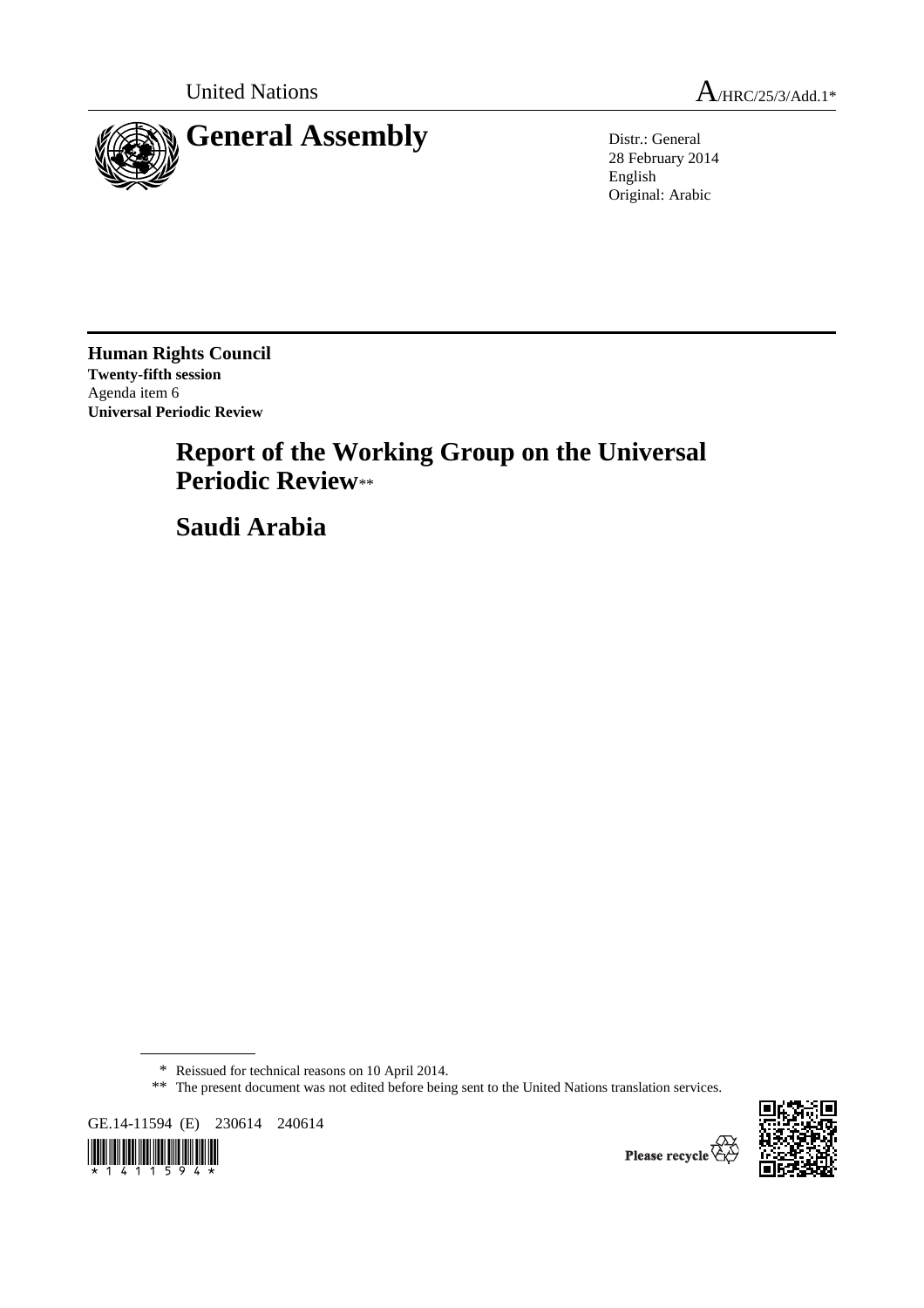## **I. Introduction**

1. The Kingdom of Saudi Arabia takes this opportunity to reaffirm its commitment to continue its endeavours to protect and diligently promote human rights at the national and international levels and to participate in an active and constructive manner in the Human Rights Council.

2. The Kingdom emphasizes its cooperation with, and support for, the UPR mechanism in view of the tangible results that the latter is achieving and which are helping to promote and protect human rights throughout the world in conformity with the basic principles of objectivity and transparency. The interactive and cooperative nature of this process ensures that it will continue to provide increasing opportunities to achieve its desired goals and aspirations while, at the same time, respecting national cultures and benefiting from them to promote and protect the universality and interdependence of human rights in accordance with the provisions of Human Rights Council resolution 21/3 of 20 September 2012.

3. The 225 recommendations made to the Kingdom at the seventeenth session of the Working Group were carefully considered by the Board of the Kingdom's Human Rights Commission which includes a number of experts in sharia, law and the various fields of human rights. They were subsequently discussed by a committee consisting of high-level representatives of more than 16 government agencies and several civil society institutions, including the National Society for Human Rights, were also consulted. The recommendations were then submitted to a group of specialists and academics concerned with human rights so that they could express their views thereon. It is noteworthy that 88 of these recommendations, to which reference will be made in accordance with the thematic classification adopted in the report, were fully or partly endorsed and are being implemented.

## **II. The Kingdom's views and conclusions concerning the recommendations made to it**

4. The Kingdom's Basic Law of Governance is derived from the Islamic sharia in accordance with article 7 of the said Law which stipulates that: "Governance in the Kingdom of Saudi Arabia shall derive its authority from the Book of Almighty God and the Sunna of His Messenger by which this and all other laws of the State shall be governed". Article 26 of the Law further stipulates that: "The State shall protect human rights in conformity with the Islamic sharia". Before setting forth its views on the recommendations, the Kingdom wishes to make the following clarifications:

- **Its full or partial endorsement of the recommendations is in keeping with the principles and precepts of the Islamic sharia, which protect human rights and criminalize any violation thereof, and with the provisions of the laws in force;**
- **Partial endorsement signifies its approval of only part of the recommendation, as will be made clear in the following sections of the report, or its approval of the objective of the recommendation while holding a differing opinion concerning the manner of its implementation or the requisite time frame therefor;**
- **Its non-endorsement of some recommendations may be attributable to their incompatibility with the principles and precepts of the Islamic sharia, their failure to reflect the current situation, their coverage of matters falling outside the scope of the Review or their inclusion of false allegations.**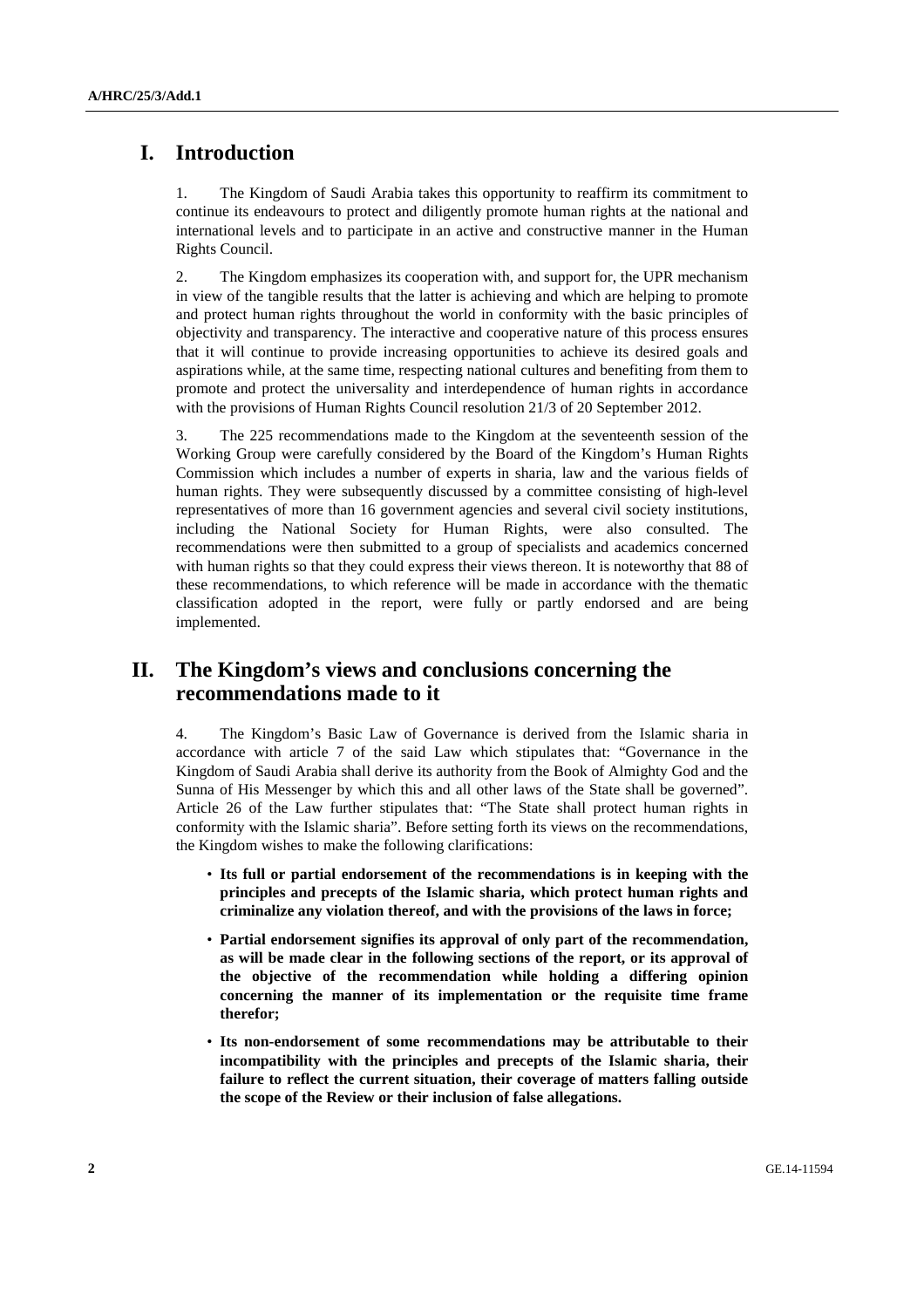5. The Kingdom's views and conclusions concerning the recommendations made to it, in accordance with their thematic classification, are as follows:

## **A. Accession and commitment to international human rights treaties and withdrawal of reservations thereto**

6. As indicated in paragraph 19 of its national report, the Kingdom conducts an ongoing periodic study of international human rights treaties and instruments in order to assess the appropriateness or feasibility of accession thereto. In this connection, the Kingdom wishes to point out that it has acceded to the ILO Minimum Age Convention, 1973 (No. 138). With regard to the International Convention on the Protection of the Rights of All Migrant Workers and Members of Their Families, the Optional Protocol to the Convention against Torture, the Optional Protocol to the Convention on the Elimination All Forms of Discrimination against Women and ILO Conventions Nos. 87 and 98, the sharia and the Kingdom's legislation contain adequate provisions to ensure achievement of the purpose of these conventions. The Kingdom wishes to emphasize the fact that that the principle of reservations to international conventions is a right recognized by international law. Moreover, the Kingdom believes that the reservations that it has made to the treaties that it has signed or to which it has acceded are not incompatible with the aims and purposes of those treaties. Accordingly:

#### **The recommendations that have been endorsed in this section are:**

138.1; 138.3; 138.11; 138.12; 138.17; 138.18.

#### **The recommendations that have been partially endorsed are:**

138.7; 138.9; 138.10; 138.19; 138.20; 138.23; 138.32.

#### **The recommendations that have not been endorsed are:**

138.2; 138.4; 138.5; 138.6; 138.8; 138.13; 138.14; 138.15; 138.16; 138.21; 138.22; 138.24; 138.25; 138.26; 138.140.

## **B. Reform of the judicial and legal systems**

7. As stipulated in the Basic Law of Governance, the terms of reference of the judiciary and the legal system are derived from the Islamic sharia. The Supreme Court is responsible for determining the judicial principles most consistent with international standards, as already indicated in paragraph 33 of the national report. Furthermore, in order to safeguard every individual's right to life, the Kingdom's legislation designates homicide as a punishable criminal offence. No authority is empowered to modify or abolish the legally established fixed penalties (*hudud*) prescribed in the Islamic sharia.

8. The precepts of the Islamic sharia are characterized by their broad scope, their suitability for every time and place and their responsiveness to changing circumstances. This is borne out by the promulgation of numerous sharia-based enactments, some of which make provision for specific categories of crime and penalties (as in the case of the Repression of Crimes of Trafficking in Persons Act). The Codes of Sharia (Civil) and Criminal Procedure have likewise been amended to make them more consistent with the relevant international standards. The new Code of Criminal Procedure stipulates, inter alia, that judicial hearings must be conducted in public unless, exceptionally, the court decides otherwise on grounds of security or in order to safeguard public morals or if such is necessary for the purpose of discovering the truth. This is in conformity with international standards concerning rules to ensure a fair trial. Accordingly: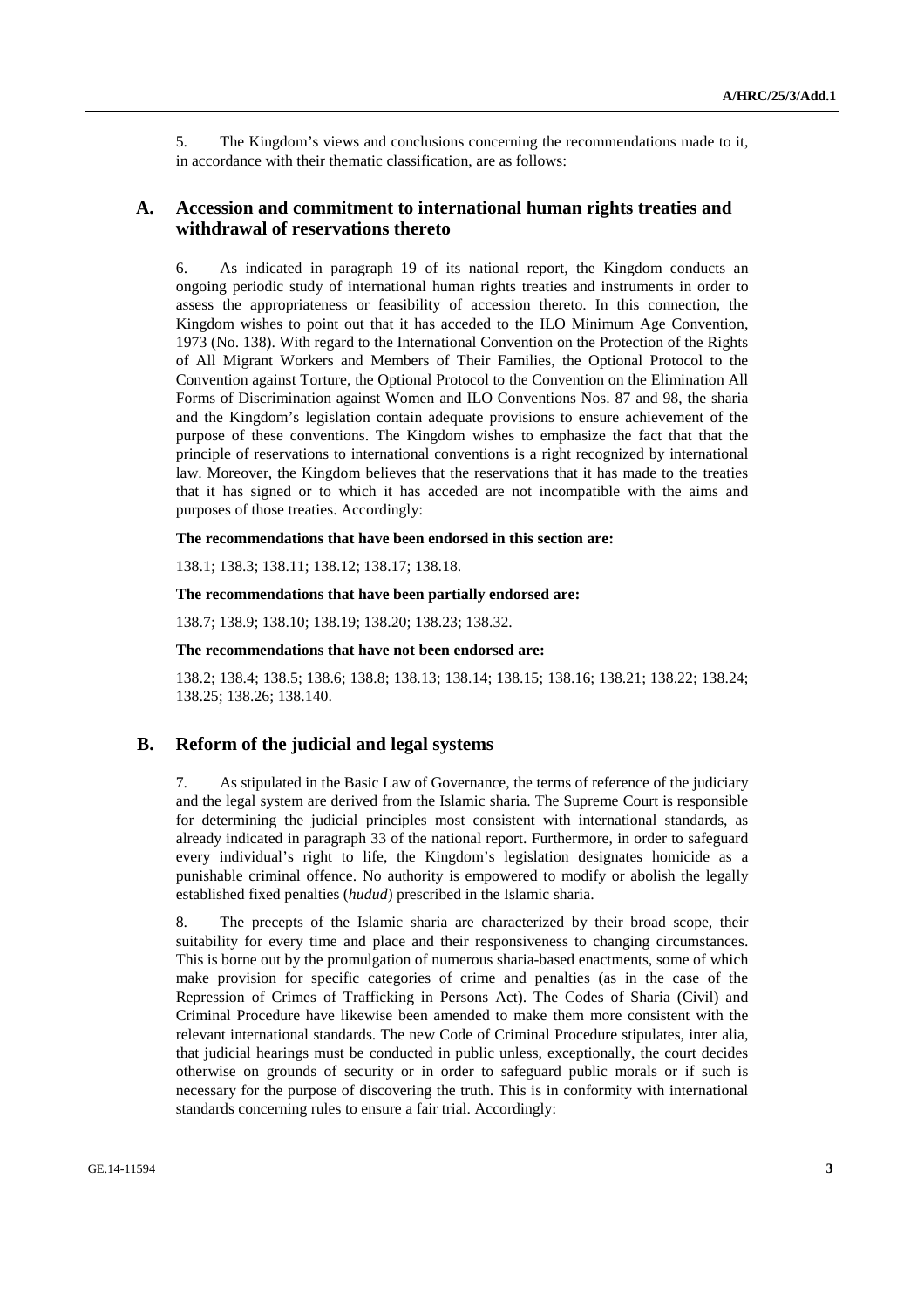#### **The recommendations that have been endorsed in this section are:**

138.27; 138.28; 138.29; 138.30; 138.31; 138.33; 138.60; 138.63; 138.69; 138.139; 138.141; 138.142; 138.145; 138.146; 138.147; 138.149; 138.150; 138.153; 138.155; 138.156.

#### **The recommendations that have been partially endorsed are:**

138.34; 138.37; 138.39; 138.41; 138.42; 138.43; 138.45; 138.144; 138.148.

#### **The recommendations that have not been endorsed are:**

138.38; 138.50.

## **C. Civil and political rights**

9. The Kingdom's legislation guarantees freedom of expression and freedom of choice of religion and belief without prejudice to the country's identity as the focal point to which 1.5 billion Muslims throughout the world turn in prayer. The Kingdom does not have any minorities in the religious sense of the term. In this connection, the Kingdom refers to paragraphs 21, 22, 23, 24, 25 and 27 of its national report.

10. While drawing attention to the fact that the draft Civil Society Institutions Act is currently under study, the Kingdom wishes to emphasize that it does not deem itself to be under any obligation to set a deadline for the promulgation of this or other legislative enactments. Accordingly:

#### **The recommendations that have been endorsed in this section are:**

138.48; 138.49; 138.51; 138.53; 138.59; 138.117; 138.154; 138.162; 138.165; 138.168; 138.170; 138.172; 138.173.

#### **The recommendations that have been partially endorsed are:**

138.46; 138.47; 138.52; 138.54; 138.137; 138.164; 138.175.

### **The recommendations that have not been endorsed are:**

138.169; 138.171; 138.174; 138.193.

## **D. Rights of women and children**

11. The Kingdom's laws and regulations guarantee equality and designate all forms of discrimination, particularly against women, as punishable criminal offences. However, since acts of discrimination might be committed with impunity within the context of erroneous individual practices, endeavours are being intensified to eliminate such discrimination through the adoption of further policies, regulations and procedural measures under which any form of discrimination against women will be criminalized and punished. The national report highlighted the achievements made in the field of women's rights and particularly in regard to women's participation in public and political life. The Kingdom is aware that the system of male guardianship or tutelage to which reference is made in some of the recommendations is regarded as implying male domination over women. It therefore wishes to reaffirm that its regulations protect women from such domination or any practices conducive thereto and in no way entail any marginalization of women or gender-based differentiation likely to undermine the recognition of women's rights in a manner consistent with the definition of discrimination incorporated in the Convention on the Elimination of All Forms of Discrimination against Women. The Islamic legal concept of *qiwama* (tutelage in the sense of men's obligation to protect and provide for their womenfolk) guarantees women's rights and helps to ensure a properly structured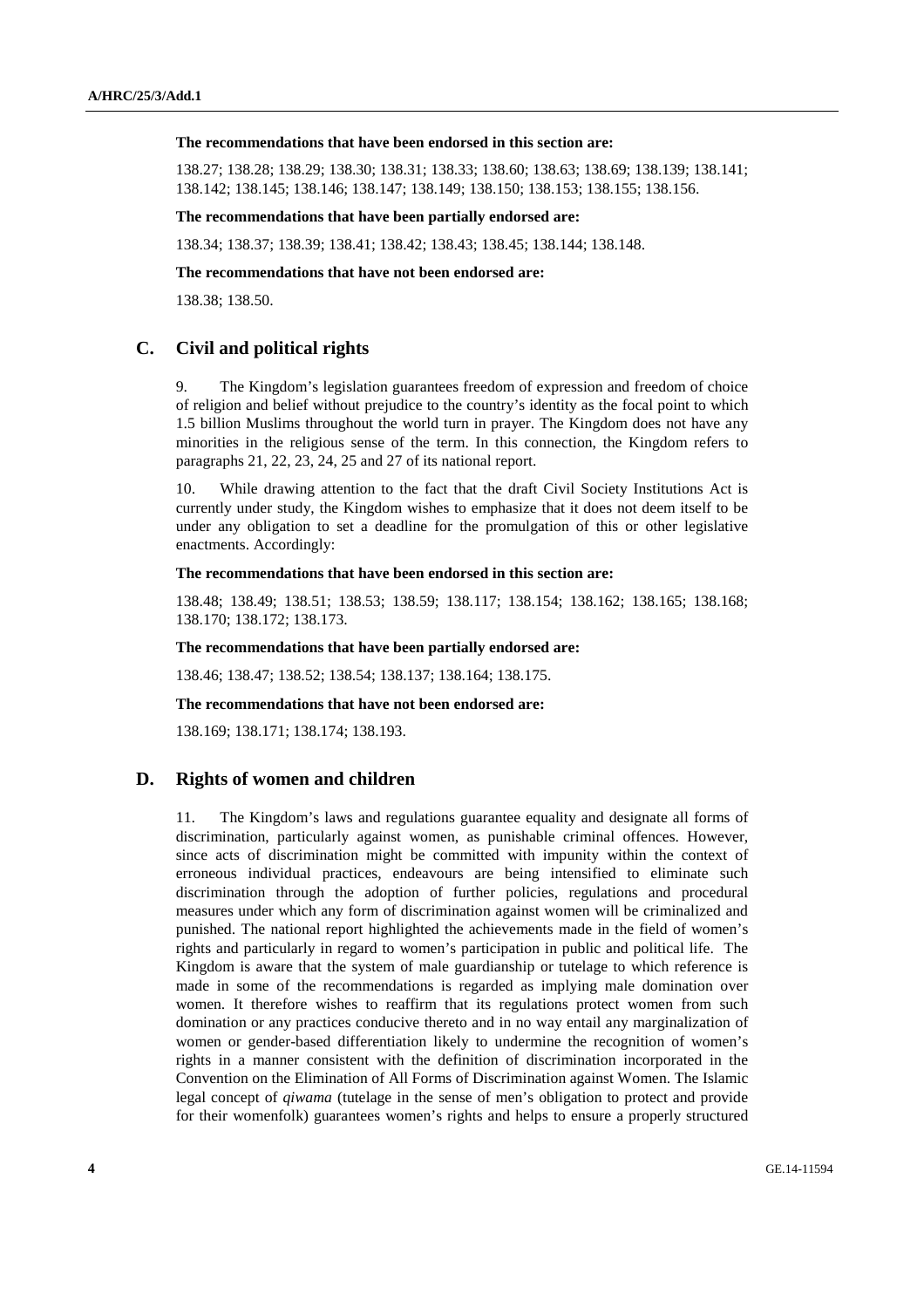and cohesive family. If this obligation is abused and exploited as a means to subjugate a woman and violate her rights, there are many ways in which the woman can seek redress at any time, particularly through the judiciary.

12. The Islamic sharia prohibits forced marriage and, under the Kingdom's regulations, a marriage contract is deemed to be null and void in the absence of proof of the full and free consent of either of the spouses. The marriage of minors is an issue that is currently under study and, consequently, it would be inappropriate to specify a minimum age for marriage before learning the outcome of the study. It should be noted, however, that marriage of minors is a rare occurrence. Accordingly:

#### **The recommendations that have been endorsed in this section are:**

138.44; 138.55; 138.56; 138.57; 138.58; 138.74; 138.75; 138.92; 138.93; 138.95; 138.96; 138.98; 138.99; 138.100; 138.101; 138.102; 138.103; 138.105; 138.106; 138.107; 138.108; 138.113; 138.114; 138.115; 138.134; 138.138; 138.152; 138.163; 138.176; 138.177; 138.178; 138.179; 138.180; 138.181; 138.184; 138.191; 138.192.

#### **The recommendations that have been partially endorsed are:**

138.35; 138.109; 138.110; 138.111.

#### **The recommendations that have not been endorsed are:**

138.36; 138.104.

## **E. Promotion of human rights culture and education**

13. All the recommendations made in this section have been endorsed, namely:

138.61; 138.62; 138.64; 138.65; 138.66; 138.67; 138.68; 138.71; 138.97.

## **F. The death penalty and corporal punishment**

14. The death penalty is imposed only for the most serious crimes and, as indicated in paragraphs 34, 35 and 38 of the national report, the Kingdom's regulations, and primarily the Statute of the Judiciary, the Code of Sharia (Civil) Procedure and the Code of Criminal Procedure which are consistent with international standards, incorporate safeguards that ensure a fair trial. In general, the judiciary tends to waive the death penalty in keeping with the precept of the Prophet (peace and blessings be upon him): "Ward off the *hudud* (fixed penalties) with specious argument".

15. To determine criminal responsibility, the Kingdom's judiciary takes account of precise and specific criteria such as age. If the perpetrator of a capital offence meets any of these criteria, he is deemed to have been aware of the nature of his felonious act and, consequently, bears responsibility therefor and deserves the prescribed penalty. This exemplifies the way in which the Islamic sharia established an additional international standard by showing concern for the right to life to which all other rights are subordinate. The death penalty is waived in the case of minors and is never imposed on children. It is noteworthy that the Kingdom's legislation defines a child in a manner consistent with article 1 of the Convention on the Rights of the Child.

16. In addition to the Kingdom's declared position in regard to the recommendations calling for abolition of the death penalty in the first review in 2009, and further to the clarifications that it provided in paragraphs 34, 35, 36 and 37 of the national report, the Kingdom emphasizes the fact that the corporal punishments prescribed in its regulations do not constitute torture or degrading treatment as defined in article 1 of the Convention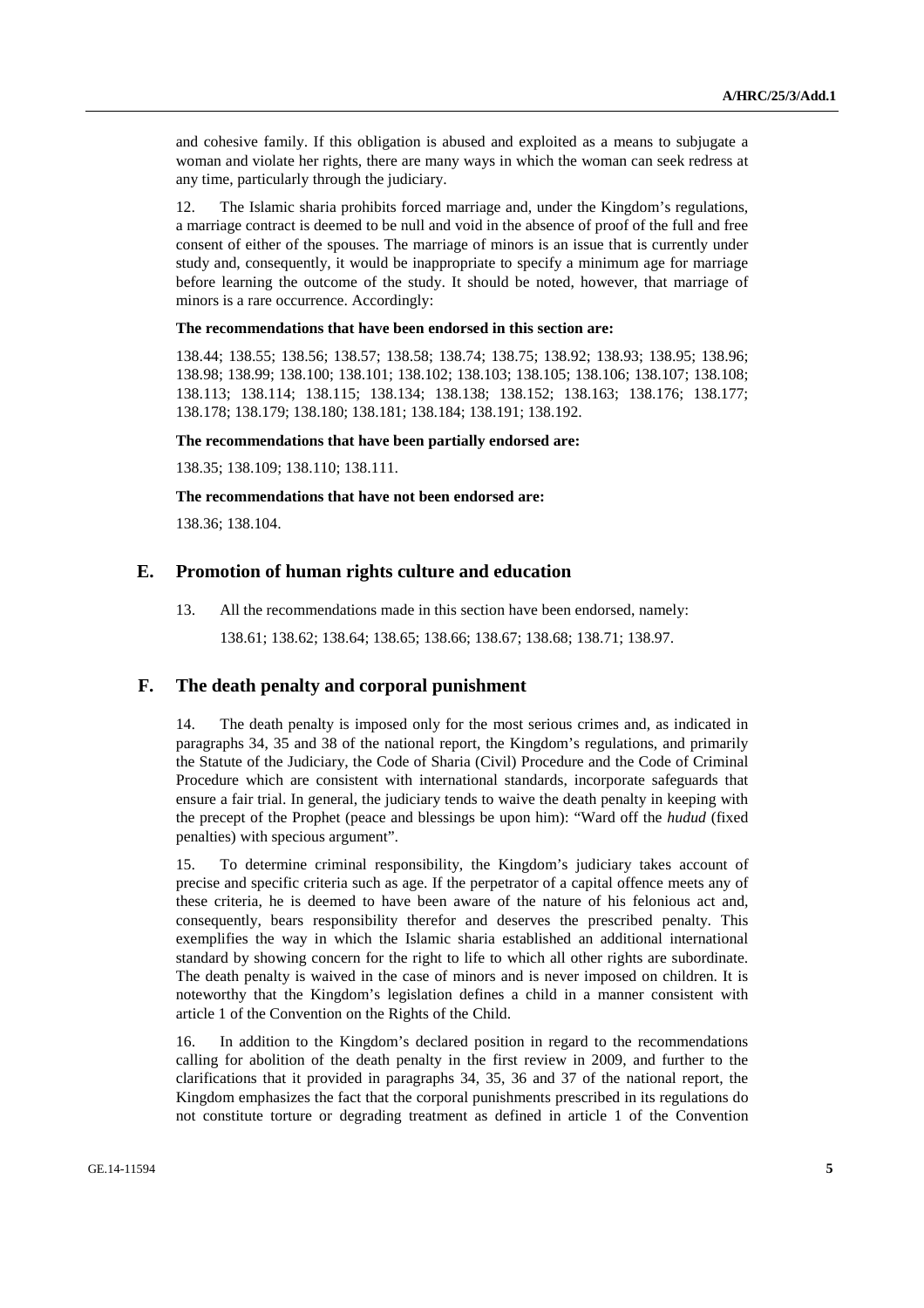against Torture and Other Cruel, Inhuman or Degrading Treatment or Punishment. Accordingly:

#### **The recommendations that have been endorsed in this section are:**

138.123.

## **The recommendations that have been partially endorsed are:**

138.124; 138.125; 138.126; 138.130.

## **The recommendations that have not been endorsed are:**

138.40; 138.118; 138.119; 138.120; 138.121; 138.122; 138.127; 138.128; 138.129.

## **G. Endeavours to combat discrimination and domestic violence**

17. The Kingdom's labour regulations do not require women to seek permission from any other person in order to engage in an occupation. It is noteworthy that any officials who impede the receipt of complaints of domestic violence are held accountable and punished under the provisions of numerous enactments including, in particular, the Protection from Abuse Act. Accordingly:

#### **All the recommendations made in this section have been endorsed, namely:**

138.70; 138.94; 138.112; 138.135; 138.136; 138.143; 138.157; 138.183; 138.189; 138.190; 138.215.

## **H. International cooperation in the field of human rights**

18. The Kingdom is willing to engage in ongoing positive cooperation with international human rights mechanisms, including the Council's Special Procedures, by permitting visits by Special Rapporteurs and responding positively to their relevant inquiries and requests for information and clarifications. The scheduling of their invitations and the decision as to who should be invited are left to the Kingdom's authorities concerned with human rights. The Kingdom is eager to implement the recommendations that it has endorsed and human rights dialogues in this regard will be conducted within the framework of the United Nations mechanisms. Accordingly:

#### **The recommendations that have been endorsed in this section are:**

138.76; 138.77; 138.78; 138.79; 138.81; 138.82; 138.83; 138.87; 138.90; 138.91; 138.221; 138.222; 138.224.

#### **The recommendations that have been partially endorsed are:**

138.84; 138.85; 138.88; 138.223.

#### **The recommendations that have not been endorsed are:**

138.86; 138.89; 138.225.

## **I. Endeavours to combat trafficking in persons**

19. Within the scope of the implementation of the Repression of Crimes of Trafficking in Persons Act and fulfilment of the Kingdom's international obligations, and in conformity with the principles of the Islamic sharia which prohibits all forms of trafficking in persons, the competent authorities in the Kingdom, such as the National Committee to Combat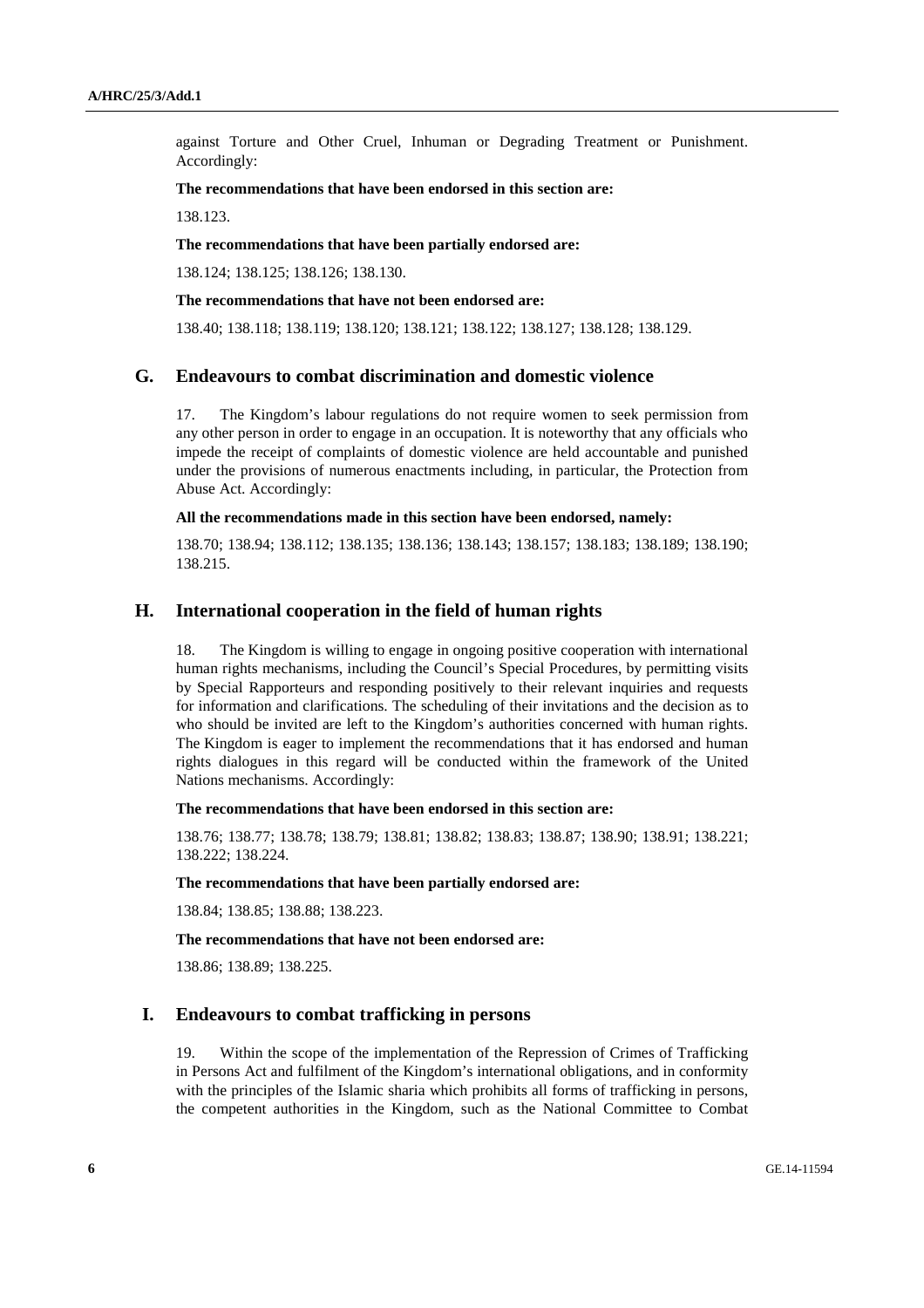Crimes of Trafficking in Persons, the Human Rights Commission and the other government bodies concerned, monitor all crimes of trafficking in persons and punish their perpetrators. The bodies concerned provide the requisite care and assistance, including various social, psychological, legal, educational and training services, for victims of trafficking in persons. Accordingly:

### **All the recommendations made in this section have been endorsed, namely:**

138.72; 138.80; 138.131; 138.132; 138.133; 138.159; 138.160.

## **J. Workers' rights**

20. The Kingdom's regulations protect the rights of workers, regardless of whether they are nationals or foreign residents. It should be noted that there are no migrant workers in the Kingdom, since all foreign workers entering its territory hold fixed-term contracts of employment on the expiration of which they return to their home countries. The term "sponsor" is an incorrect designation that is not used in the Kingdom's regulations, in which the approved term is "employer". The Labour Law and the regulations and decisions issued pursuant thereto contain precise definitions of all the rights and obligations of workers and employers and these texts are constantly being reviewed, in the light of changing labour market conditions, in such a way as to guarantee the rights and obligations of both parties. Accordingly:

## **The recommendations that have been endorsed in this section are:**

138.73; 138.116; 138.158; 138.182; 138.194; 138.197; 138.198; 138.199; 138.200; 138.201; 138.202; 138.203; 138.204; 138.205; 138.206; 138.207; 138.208; 138.209; 138.210; 138.211; 138.212; 138.213; 138.214.

#### **The recommendations that have been partially endorsed are:**

138.196.

## **The recommendations that have not been endorsed are:**

138.195.

## **K. Economic, social and cultural rights**

21. All the recommendations made in this section have been endorsed, namely: 138.185; 138.186; 138.187; 138.188.

## **L. Counter-terrorism**

22. The Kingdom's innovative counter-terrorism initiative is distinguished by the delicate balance that it maintains between combating terrorism and protecting human rights. This is one of the intrinsic principles of the Islamic sharia, from which the Kingdom derives its regulations. Moreover, existing regulations and bills of law are subject to periodic review and study by the Human Rights Commission in order to ensure their conformity with international standards since article 5, paragraph 2, of the Commission's Statute stipulates that the Commission "shall express its opinion on bills of law relating to human rights and shall review existing legislation and propose amendments thereto in accordance with the established procedure". These legislative enactments are also subject to review by national human rights and civil society institutions. The Kingdom assumes that the intended meaning of the term "jihadism", to which reference is made in recommendation 138.218, is